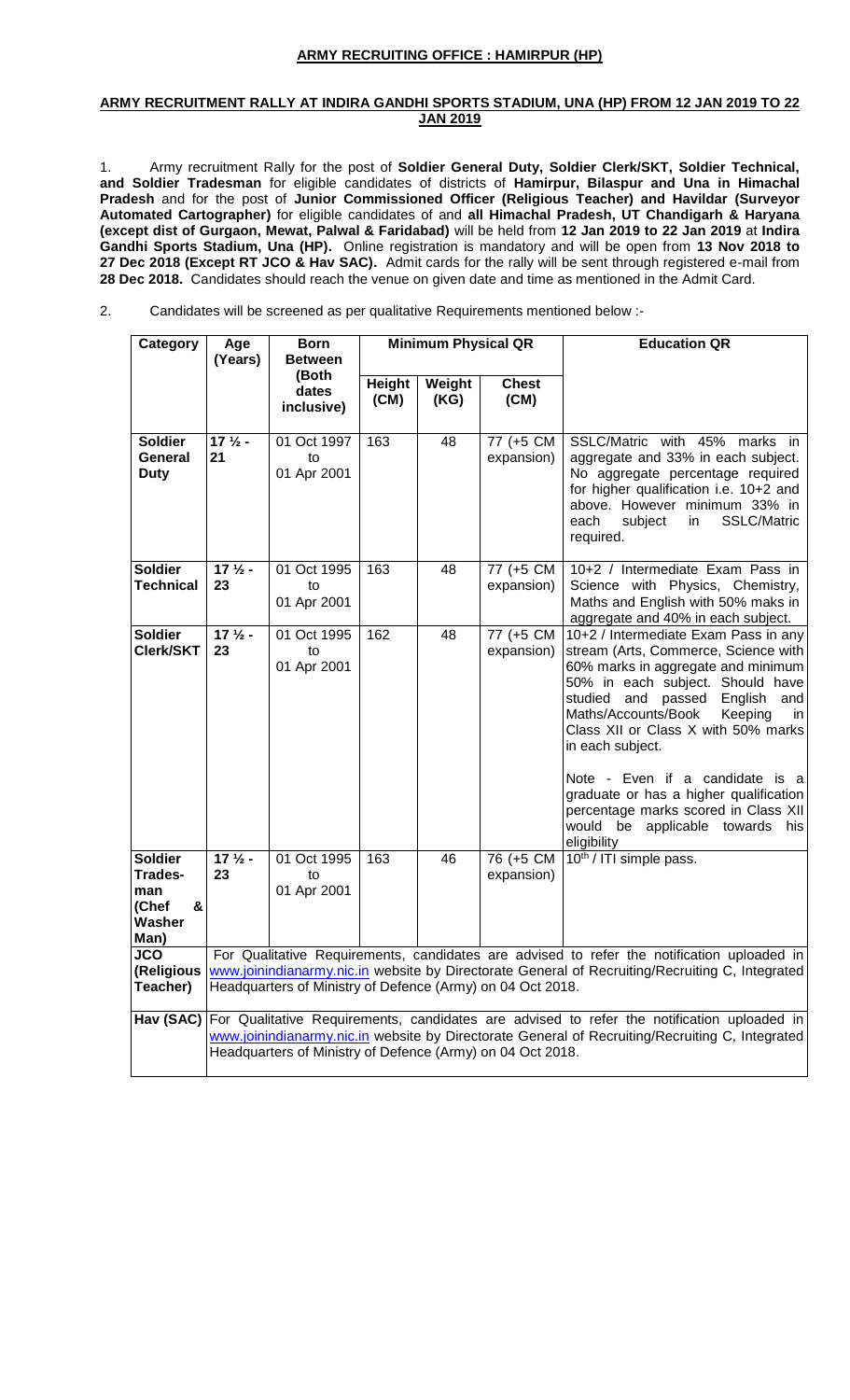@ Relaxation in Physical Standards.

| Category                                                                                                                                                                  | <b>Height</b><br>(Cms) | Weight<br>(Kgs) | <b>Chest</b><br>(Cms) |  |  |
|---------------------------------------------------------------------------------------------------------------------------------------------------------------------------|------------------------|-----------------|-----------------------|--|--|
| <b>Outstanding Sportsmen</b>                                                                                                                                              |                        |                 |                       |  |  |
| Servicemen (SOS)/Ex-servicemen(SOEX)/War<br>Sons<br>of<br>widows (SOWW)/Widows (SOW)                                                                                      | 02                     | 02              | 01                    |  |  |
| Adopted son / son-in-law of a War Widow, if she has no son<br>including a legally adopted son of Serving Soldier/ Ex-<br>servicemen                                       | 02                     | 02              | 01                    |  |  |
| Outstanding Sportsmen (International/National/State/District<br>level having secured 1 <sup>st</sup> /2 <sup>nd</sup> position in last two years                          | 02                     | 05              | 03                    |  |  |
| @ Note- Relaxation in Physical Standards is either for wards of servicemen/ex-servicemen or<br>sportsmen (not both) and is in addition to the special physical standards. |                        |                 |                       |  |  |

### 3. Candidates will be tested as stated below :-

| <b>Physical Fitness Test (At Rally Site)</b>                                                   |       |            |               |         | <b>Remarks</b> |                                  |
|------------------------------------------------------------------------------------------------|-------|------------|---------------|---------|----------------|----------------------------------|
| 1.6 Km Run                                                                                     |       |            | (Pull<br>Beam | 9 Feet  | Zig-Zag        |                                  |
|                                                                                                |       | $U$ ps)    |               | Ditch   | <b>Balance</b> |                                  |
| Group                                                                                          | Marks | Pull       | Marks         |         |                |                                  |
|                                                                                                |       | <b>Ups</b> |               |         |                |                                  |
| Group I - Uptill 5 min 30 sec                                                                  | 60    | 10         | 40            | Need    | Need to        | For<br>following<br>cats.        |
| Group II $-5$ Min 31 Sec to 5 Min 45                                                           | 48    | 9          | 33            | to      | Qualify        | candidates only need to          |
| <b>Sec</b>                                                                                     |       | 8          | 27            | Qualify |                | qualify in PFT.                  |
| (For JCO (RT) upto 30 $Yrs - 5$ Min                                                            |       |            | 21            |         |                |                                  |
| 45 Sec                                                                                         |       | 6          | 16            |         |                | Soldier Clerk/SKT<br>(i)         |
| For JCO (RT) above 30 Yrs $-6$ Min                                                             |       |            |               |         |                | <b>Soldier Technical</b><br>(ii) |
| 30 Sec                                                                                         |       |            |               |         |                | (iii) JCO $(RT)$                 |
| Need to qualify only)                                                                          |       |            |               |         |                | (iv) Hav (SAC)                   |
| <b>Physical Measurement (At Rally Site)</b>                                                    |       |            |               |         |                |                                  |
| Dhugiaal measurements will be serried out as per the Dhugiaal standards listed at Dara 2 shous |       |            |               |         |                |                                  |

Physical measurements will be carried out as per the Physical standards listed at Para 2 above

## **Medical Test**

(a) As per laid down medical standards at the Rally Site.

(b) Unfit candidates will be referred to MH / CH / BH for specialist review. Candidates referred for specialist review should present themselves to the nominated MH / CH / BH within 14 days of the referral and report back to ARO for issue of Admit card for CEE in case declared FIT

#### **Written Test through Common Entrance Examination (CEE)**

(a) Will be conducted for medically fit candidates at nominated venue location. Date and time of written test will be intimated at rally site and through admit cards.

(b) Admit card for the CEE for the Rally Fit candidates will be issued at Rally Site itself.

(c) Admit card for the CEE for the Review Fit cases will be issued after getting medically fit by concerned specialist / specialists at MH/ CH / BH at ARO Hamirpur (HP).

4. Candidates ae required to bring following documents / certificates in original with two attested photocopies with them to the rally site :-

(a) **Admit Card**. Printed with Laser Printer on good quality paper (Do not shrink the size).

(b) **Photograph**. Twenty copies of unattested Passport size colour photographs developed on good quality photographic paper in white background not more than three months old. Computer printouts/photoshopped photographs will NOT be accepted. SIKH and SIKH (M&R) candidates photographs should be with turban /Putka.

## (c) **Education Certificates**.

(i) Education Certificates with marks sheet in original of all educational qualifications achieved by candidate i.e. Matric / Intermediate / Graduation etc from recongnised School / College / Board / University.

(ii) Provisional / online education certificate should be certified ink signed by the head of the educational institution of concerned board / university.

(iii) Candidates with matric certificate from Open School should bring School Leaving Certificate countersigned by BEO / DEO.

(d) **Bonafide Himachal / Domicile Certificate**. Bonafide Himachal / Domicile Certificate with photograph issued by Tehsildar/District Magistrate.

(e) **Dogra Class & Caste Certificate**. Dogra Class and Caste Certificate affixed with photograph issued by Tehsildar/District Magistrate.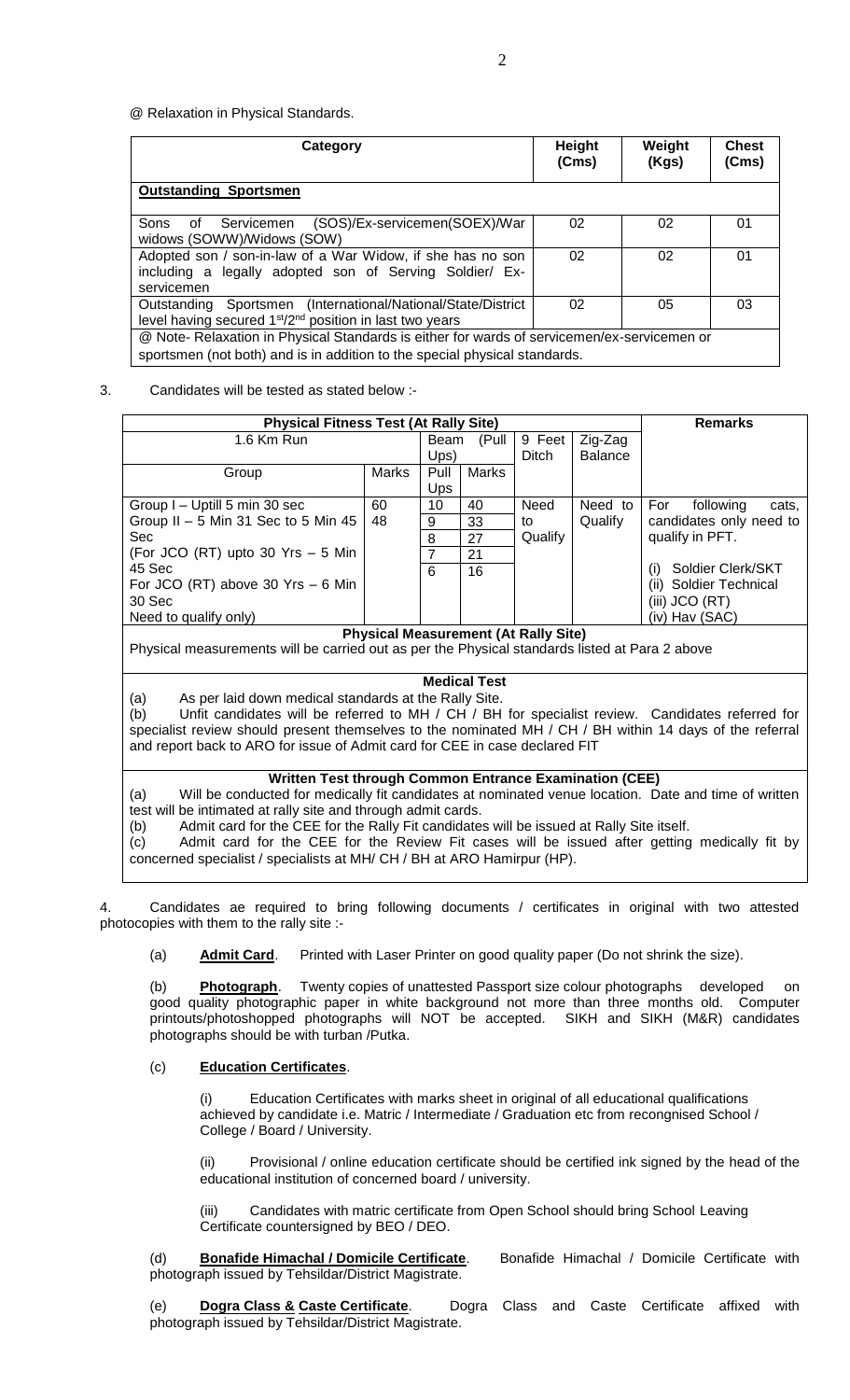Religion Certificate. Religion Certificate issued by the Tehsildar/SDM (if religion as "SIKH/HINDU/MUSLIM/CHRISTIAN" is not mentioned in caste certificate)

(g) **School Character Certificate**. School Character Certificate issued by the School/College Principal/Headmaster where the candidate last studied.

(h) **Character Certificate**. Character Certificate with photograph issued by Village Sarpanch/Municipal Corporation within last six months.

(j) **Unmarried Certificate**. Unmarried Certificate for candidates less than 21 years of age with photograph issued by Village Sarpanch/Municipal Corporation within last six months.

(k) **Relationship Certificate**. SOS/SOEX/SOW/SOWW candidates are required to produce the following documents :-

Relationship certificate issued from respective Record Office only duly signed by Record Officer with Persnal number, Rank, Name and particular of the Record Officer issuing the Relationship Certificate with office seal/stamp is endorsed.

A declaration to the affect as mentioned in the Affidavit on Ten Rupees Non-Judicial Stamp paper prepared by the ESM duly signed by 1<sup>st</sup> Class/Executive/Judicial Magistrate is required to be submiited by the candidate at rally site. **Format of affidavit att as per Appendix**.

(iii) Original Discharge Book of Ex-Serviceman also to be produced. Name and date of birth of the candidate must have been recorded in it.

**NCC Certificate**. NCC A/B/C certificates and Republic Day Parade certificate should have photograph of the candidate duly attested by issuing authority. Provisional NCC A/B/C pass certificates will only be accepted if authenticated by concered NCC Group Commanders.

#### (m) **Sports Certificate.**

(i) Sportsmen who have represented India at International level and State at National level within the last two years. For list of sports under which relaxation in physical standards is admissible attention is invited to [www.joinindianarmy.nic.in](http://www.joinindianarmy.nic.in/) website.

(ii) Sportsmen who have represented District at State level and University team or regional team at District level with 1<sup>st</sup>/2<sup>nd</sup> position within last two years. Sports certificates should be with registration number and from govt recognized sports institutes / bodies as under :-

| All Sr/Jr National Championship certificates – Respective National Federation.<br>(aa) |
|----------------------------------------------------------------------------------------|
|----------------------------------------------------------------------------------------|

| (ab) | All State & Dist level certificates | - Respective State Sports Association. |
|------|-------------------------------------|----------------------------------------|
| (ac) | All University level certificate    | - Inter University Sports Board        |
| (ad) | All School level certificates       | - All India School Games Federation.   |

(n) **Affidavit**. Duly signed by candidate on Rs. 10/- Non-judicial Stamp Paper as per specimen duly attested by notary will be submitted by candidate.

(o) **Single Bank A/C, PAN Card & Aadhar Card**. Single Bank A/C, PAN Card & Aadhar Card are mandatory documents for final enrolment for purpose of Pay & allowances and other social benefits scheme.

## **Important Instructions**.

6. Administration. Candidates are advised to bring sufficient eatables and drinking water with them since recruitment is a time consuming process.

7. Candidates will be permitted entry into the rally site only on production of Admit Card in duplicate generated online through the official website [www.joinindianarmy.nic.in.](http://www.joinindianarmy.nic.in/) Anyone found with fake admit card will be handed over to Civil Police.

8. **Recruitment into the army is a free service**. Candidates are advised not to pay bribe to anyone for recruitment as it is based purely on merit. Selection process during recruitment at all stages is computerized and transparent. Therefore, candidates are advised to beware of touts as they cannot help them at any stage.

9. Candidates are advised to check their age & education criteria before participating in the rally. Candidates found under age/overage and not meeting education criteria will be disqualified.

10. Giving / taking bribe, production of bogus / fake certificates and indulging in unfair means is a criminal offence and liable for punishment under law.

11. Certificates with overwriting, tampering of seals or erasing.alteration of any type will not be accepted.

12. All documents submitted by the candidates are verified by government agencies before enrolment in to Army. Strong legal action will be taken against individuals submitting fake documents. Even after recruitment, the service will be terminated if candates are found to have produced fake documents or gave wrong information at the time of recruitment despite the number of years of service individual may have rendered.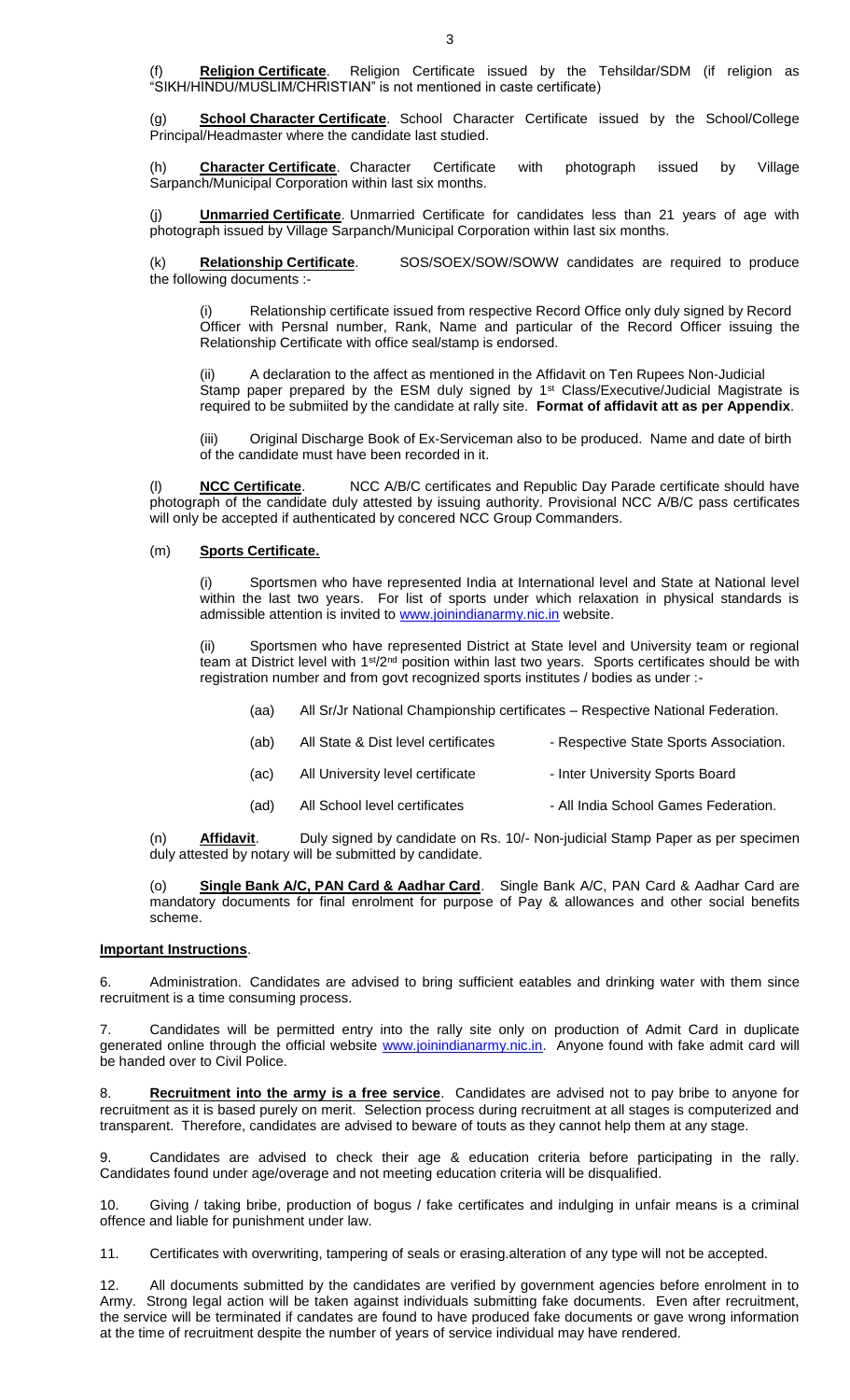14. **Use of Performance Enhancing Drugs**. Use of any kind of performance enhancing drugs is strictly banned. Candidates having been found to have used the same will be debarred from further screening.

15. Tattoo. Permanent body tattoos are only permitted on inner face of forearms i.e From inside of elbow to the wrist and on the reverse side of palm/back (dorsal) side of hand. Permanent body tattoos on any other part of the body are not acceptable and candidates will be barred from further selection.

16. If 180 days or more lapse between screening medical at the rally and despatch, medical will be done again and unfit candidates in this review will not be recruited.

17. Selection is provisional till Rahdari Certificate is issued and candidates are despatched for training.

18. Mobile phones are not permitted in the rally site and at the time of CEE.

19. Candidates are advised in their own interest to undergo medical exam before coming for selection especially with respect to flat foot, poor vision, deformities and physical measurements. All are advised to ensure that their ears are free of wax by getting it cleaned by a doctor prior to the rally.

20. Candidates may have to present themselves at rally site for three to four days. Candidates should make arrangements for stay under their own arrangements.

21. Negative marking would be applicable in CEE.

22. Result of written examination will be declared on the official website joinindianarmy.nic.in. No separate letter will be sent to the candidate. It is responsibility of candidate to check his result and report to ARO for documentation.

23. For more details contact on :-

- (a) Telephone Number 01972-222214
- (b) Mobile Number 9538198666

**Disclaimer**. Terms and conditions, given in the notification and on the website are subject to change and should therefore, be treated as guidelines only. Incase of any ambiguity the existing policies, rules and regulations of Indian Army / Government of India will be final. Details are also available on website [www.joinindianarmy.nic.in.](http://www.joinindianarmy.nic.in/)

> Col N Satish Kumar Director Recruiting Army Recruiting Office, Hamirpur (HP)

Date : 03 Nov 2018

Place : Hamirpur (HP)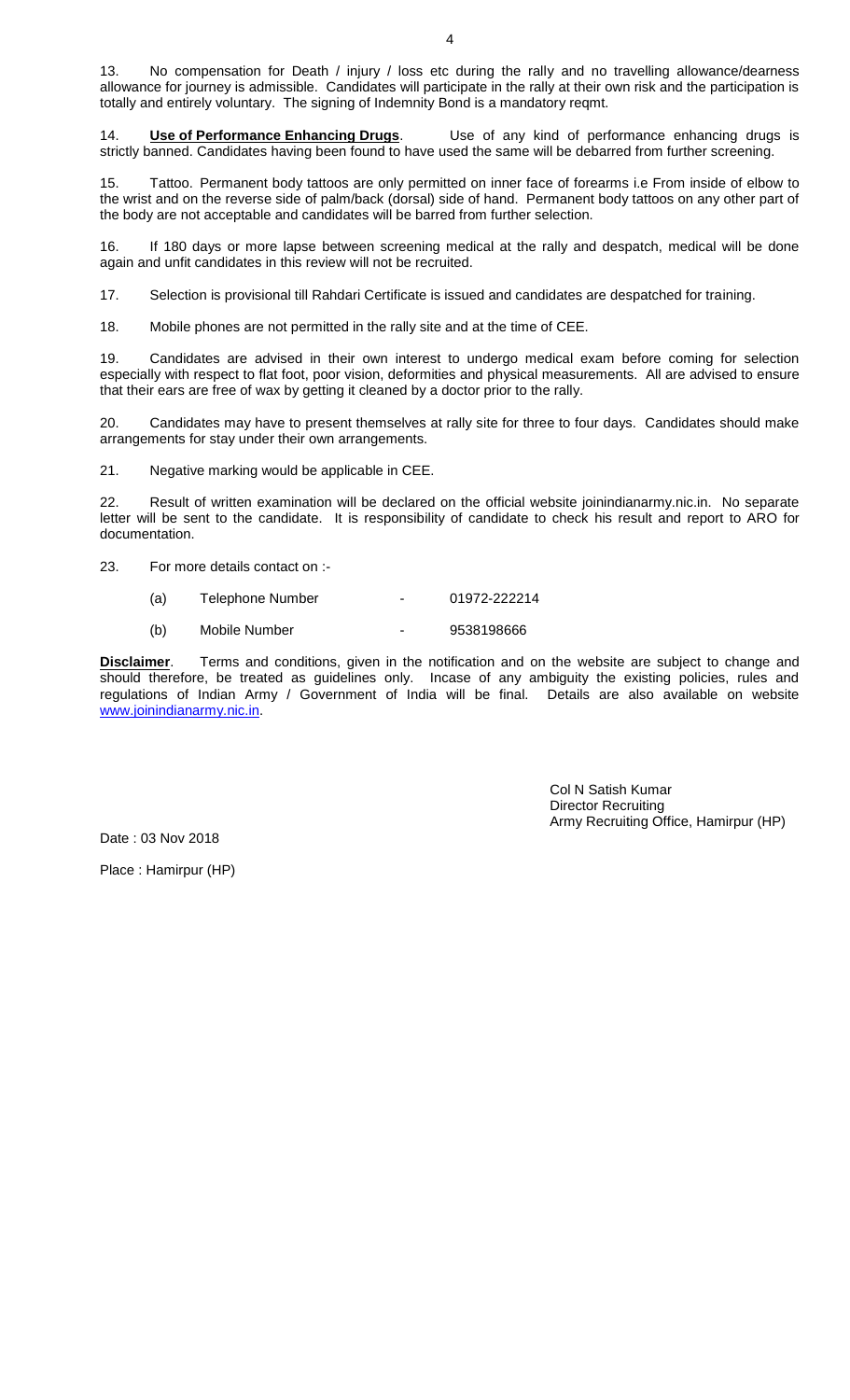## **Appendix**

#### **FORMAT OF AFFIDAVIT**

### **(SHOULD BE ONLY APPLICABLE TO SOS, SOEX, SOW &SOWW)**

Joint Photographs of candidates with father/mother/brother

Self attested by father/mother/brother (as the case may be)

1. I, No\_\_\_\_\_\_\_\_\_\_\_\_\_\_\_\_\_\_ Rank \_\_\_\_\_\_\_\_\_\_Name \_\_\_\_\_\_\_\_\_\_\_\_\_\_\_\_\_\_\_\_ \_\_\_\_\_\_\_\_\_\_of (Unit)\_\_\_\_\_\_\_\_\_\_hereby declare that (Candidate Name) s/o (Father's Name)\_\_\_\_\_\_\_\_\_\_\_\_\_\_\_\_\_\_ (in case of brother) whose photograph is affixed above is my son/real brother.

2. Date of Birth of (Candidate) \_\_\_\_\_\_\_\_\_\_\_\_\_\_\_\_\_\_\_\_ is \_\_\_\_\_\_\_\_\_\_\_\_\_\_\_\_ as per the birth certificate No \_\_\_\_\_\_\_\_\_\_\_\_\_\_\_\_\_\_\_\_\_\_issued by \_\_\_\_\_\_\_\_\_\_\_\_\_\_\_\_\_\_\_\_\_\_\_\_\_(issuing authority) and as recorded in the Matriculation Certificate No \_\_\_\_\_\_\_\_\_\_\_\_\_\_\_\_\_\_issued by \_\_\_\_\_\_\_\_\_\_\_\_\_\_\_\_\_(Education Board).

3. I understand that I am liable to be punished under Army Act if the declaration made by me at paragraph 1 and 2 above are found to be incorrect/false at any stae.

Date : Contract of Serving Soldier/Ex-servicemen) (Army No, Rank, Name & Unit)

(Should be affirmed before 1st class Judicial Magistrate or Notary)